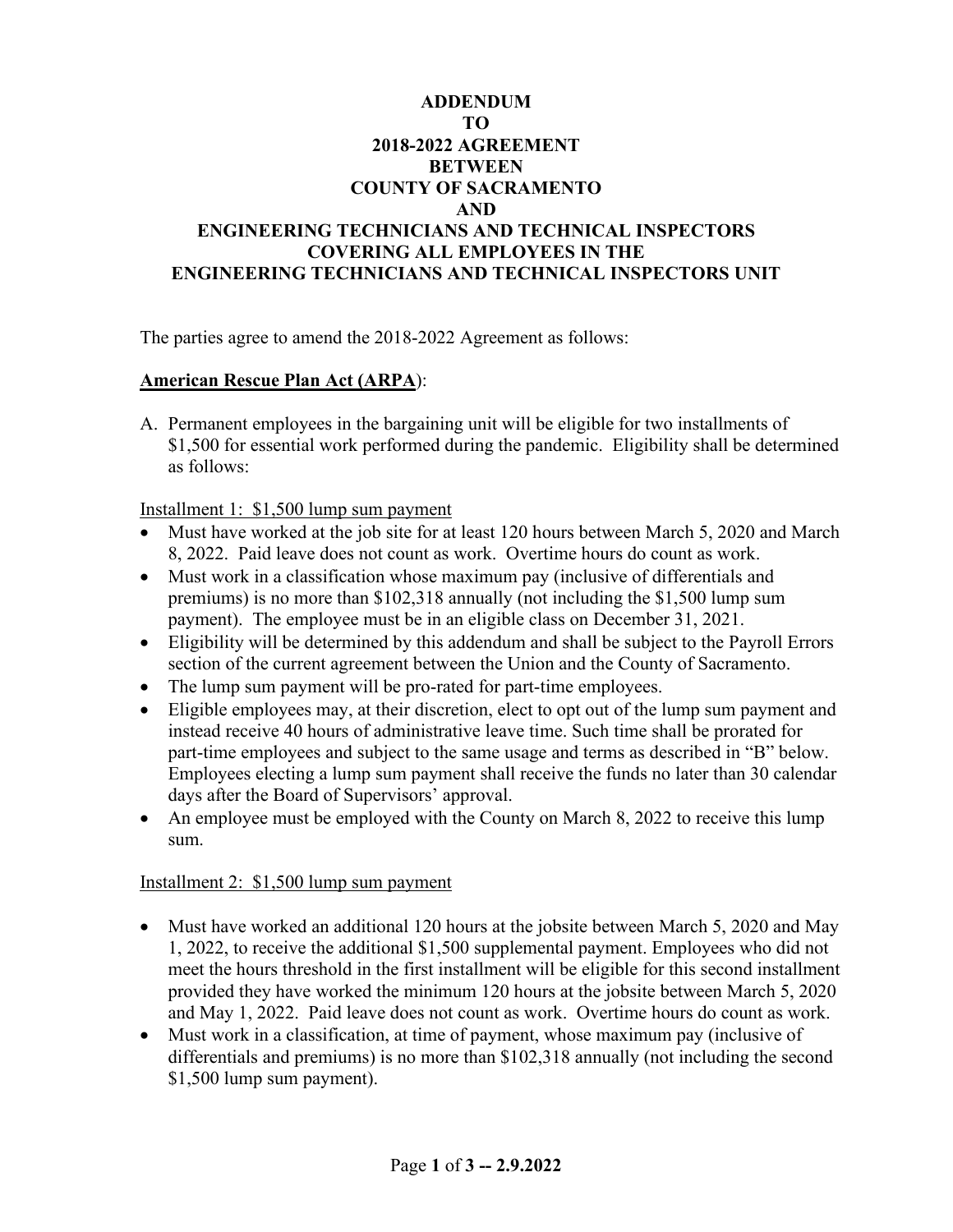- Eligibility will be determined by this addendum and shall be subject to the Payroll Errors section of the current agreement between the Union and the County of Sacramento.
- The lump sum payment will be prorated for part-time employees.
- Eligible employees may, at their discretion, elect to opt out of the second lump sum payment and instead receive 40 hours of administrative leave time. Such time shall be prorated for part-time employees and subject to the same usage and terms as described in "B" below.
- This second installment will be contingent on the receipt by the County of the projected additional \$150 million in ARPA funding that the County has yet to receive. Funding received that is less than the \$150 million in ARPA funding shall result in a proportional reduction of this installment, inclusive of a reduction in opt-out administrative time. This installment shall be issued no later than 30 calendar days after receipt of the second installment of ARPA funds but no sooner than the July 8, 2022 paycheck.
- An employee must be employed with the County at the time of lump sum disbursement.

## B. Administrative Time Off

For permanent employees that do not meet the criteria for the above lump sum payment, or for those employees exercising an opt-out from the lump sum payments, the following eligibility will apply for the receipt of two installments of 40 hours of administrative leave time:

Installment 1: 40 hours of administrative leave time

- The administrative leave time will have no cash value.
- The administrative leave time must be used by December 31, 2024, or will be lost.
- Use of the administrative leave time is subject to the same approval process as the use of vacation and sick leave.
- Employees shall be allowed to use administrative time prior to all other leave balance types for approved vacation time or sick time.
- Eligibility will be determined by this addendum and shall be subject to the Payroll Errors section of the current agreement between the Union and the County of Sacramento.
- The administrative hours will be pro-rated for part-time employees.
- Employees selecting 40 hours administrative leave time shall receive the hours no later than 30 calendar days after Board of Supervisors' approval.
- An employee must be employed with the County at the time of leave disbursement.

Installment 2: 40 hours of administrative leave time

- The administrative leave time will have no cash value.
- The administrative leave time must be used by December 31, 2024, or will be lost.
- Use of the administrative leave time is subject to the same approval process as the use of vacation and sick leave.
- Employees shall be allowed to use administrative leave time prior to all other leave balance types for approved vacation time or sick time.
- Eligibility will be determined by this addendum and shall be subject to the Payroll Errors section of the current agreement between the Union and the County of Sacramento.